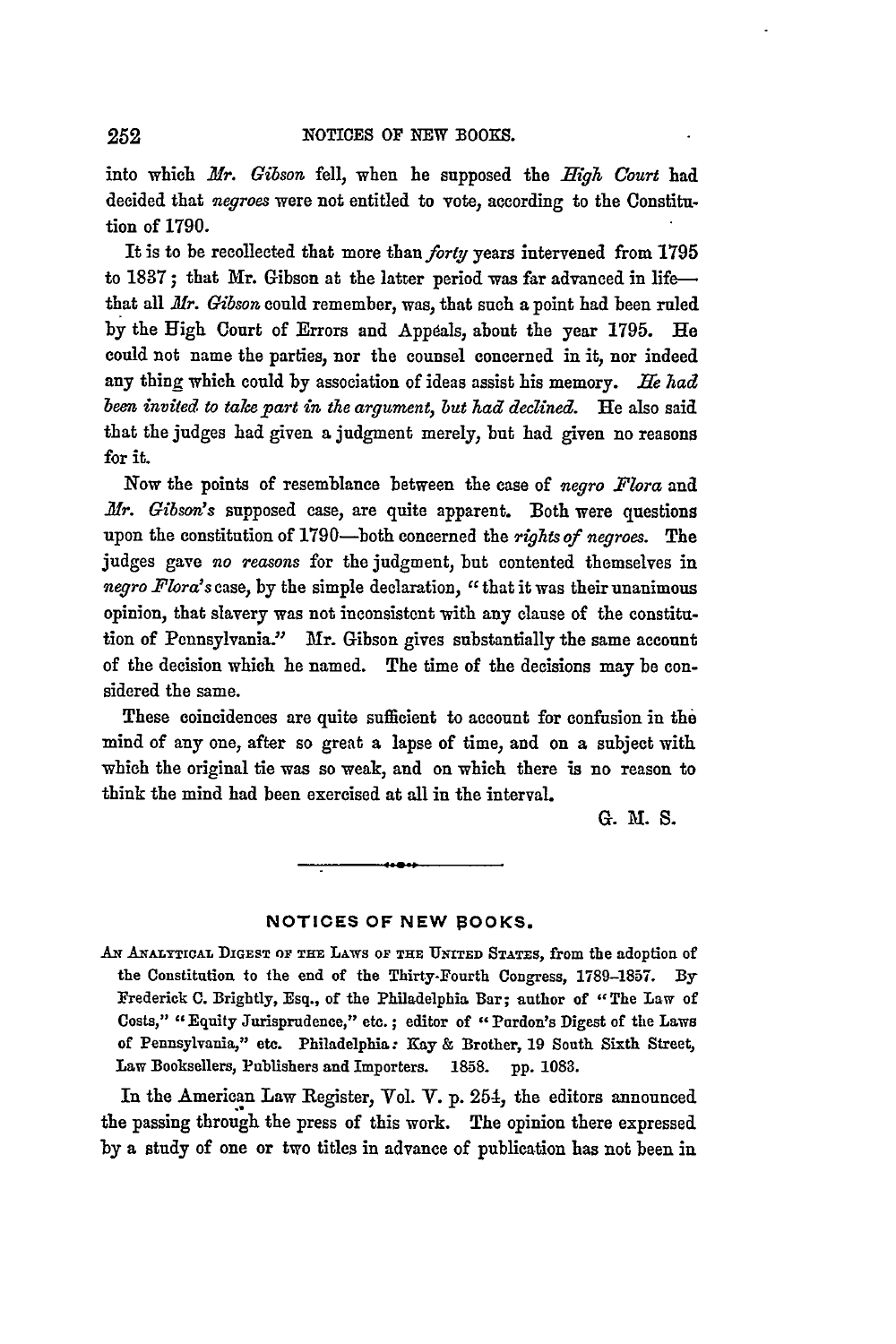the least modified by a more careful study of several longer titles. The advantages of this Digest over any other as yet printed, seem more especially to be the following:

1. The matter is arranged alphabetically, with analytical divisions and subdivisions, under which the chronological arrangement is, as far as possible, preserved.

2. It possesses marginal references to each section, whereby its contents can be seen at a glance.

**8.** The Notes of Judicial Decisions, (including not only those of the Supreme Court of the United States, but also those of the Circuit and District Courts and Court of Claims, many of which are scattered through the legal periodicals and not to be found elsewhere, many decisions of the State Courts, the opinions of the Attorneys-General and Heads of Departments) are placed at *the foot of each page*, and refer to the respective sections of which they are the judicial interpretation.

4. The reference to the acts is placed in the margin of the page.

**5.** The Contents comprises the titles of each subject, and the various subdivisions into which each title has been distributed.

**6.** The **INDEX** is comprehensive, and refers not only to the laws, but also to the Constitution of the United States. The matter is arranged under local, as well as general titles; for instance, the names of States, Territories, Cities, and many of the ports of the United States, **are** found in their alphabetical order, with a summary of the legislation in which each of them is interested. The section, as well as the page, is given, **by** means of which, greatly increased facility and speed in the use of the work is obtained.

The mere statement of these advantages should at once give this work the preference over every other of a like character which is without them. It is difficult to see how a digest could be made more complete, comprehensive, and convenient. **If** Mr. Brightly has rigidly followed out and fairly executed his plan, we have a book whose excellence cannot be overrated. It is quite impossible for an editor to read more than a small portion of any very voluminous book upon which he is called to pass judgment, but the study of any small part of **a** comprehensive work generally exhibits the characteristic merits and defects.

The well known industry and learning of Mr. Brightly are a sure guarantee for the fidelity and skill with which this book has been prepared. *A* careful perusal of certain titles taken at random from this volume, has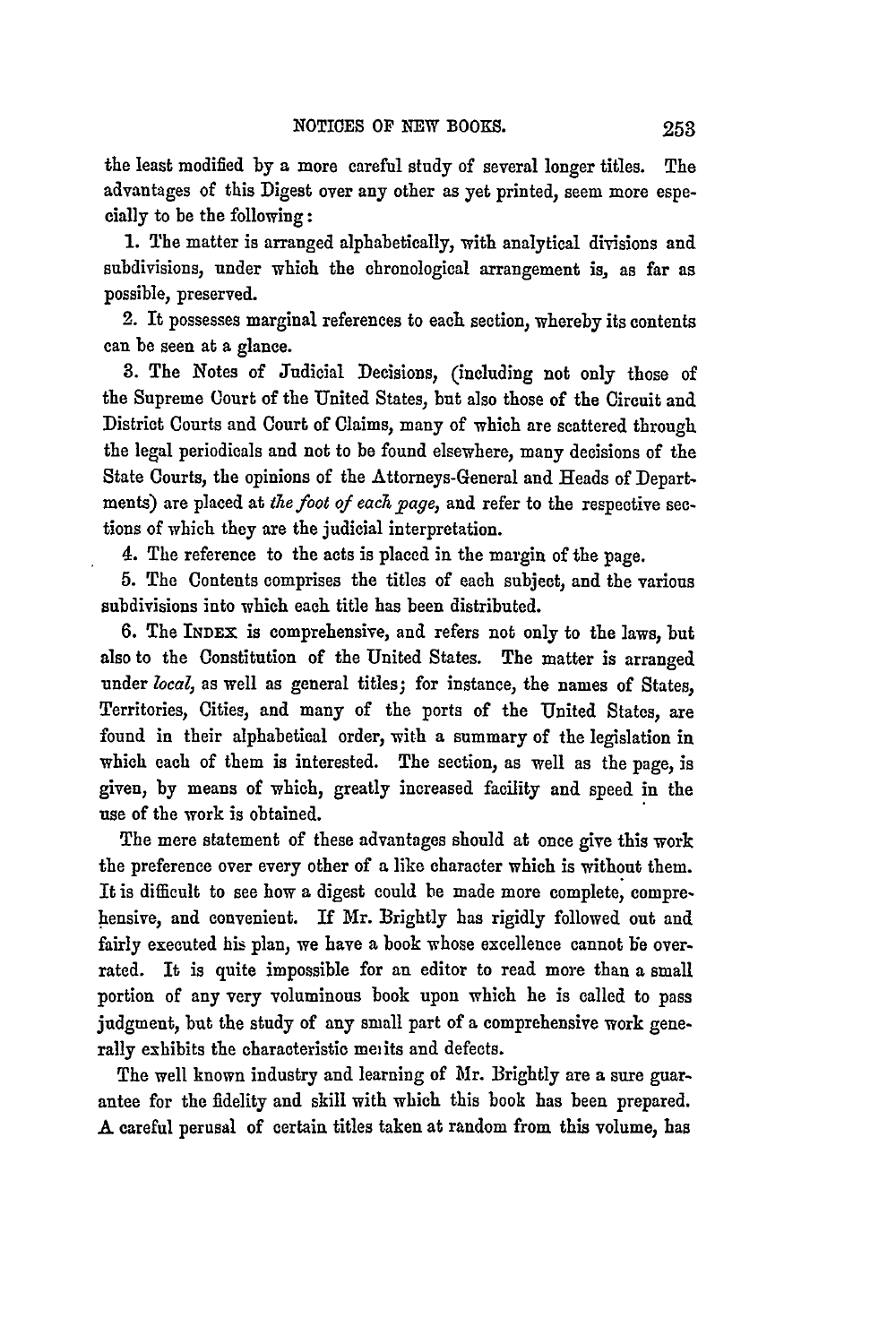not enabled us to discover any errors, or any defective execution of the general plan.

If commendation were needed, the numerous letters which have been sent to the publishers, in approval of the plan and execution of the Digest from all parts of the Union, alike from judges and practising members of the bar, would suffce to express the respect with which the learned editor's labors are regarded.

It is perhaps only just to the publishers, the Messrs. Kay, of this city, to say that the typographical and mechanical execution of this book, letter press and binding, are all worthy of great praise; no parsimonious effort at an economy which tries the patience and eyesight of the purchaser, having been attempted throughout the whole of the one thousand and eighty odd pages.

A TEEATISE ON AMERICAN RAILBOAD LAW. By EDWARD L. PIERCE, of the Boston Bar. Published **by** John **S.** Voorhies, New York. For sale **by H.** W. Derby & Co.

We have read this book with some interest. Aside from its value as a contribution to law literature, it is rather striking, as one of the signs of the times. Not many years have passed since railroads were invented, and already a summary of the litigation to which they have given rise, fills a volume of six hundred pages.

The book begins with a formation of a railroad company, and the general frame, as well as the construction of the charter. The company is then considered, first in its relation to the legislature, next in its relation to the stockholders. After a full discussion of the acquisition of the right of way and real estate, both **by** purchase and condemnation, and of the location of the .road, follows an elaborate statement-of the liability of the company for torts, a most complete statement of the law on that topic. Several chapters on the contracts of railroad companies, and their liability as common carriers, are followed by a chapter on remedies sought **by** and against such corporations, and a concluding chapter on their capacity to make a valid mortgage.

We find here, in a convenient compass, the latestlaw upon several questions upon which the courts have hardly yet settled down into fixed opinions. The liability of a company for injury to its servants, for injury to cattle,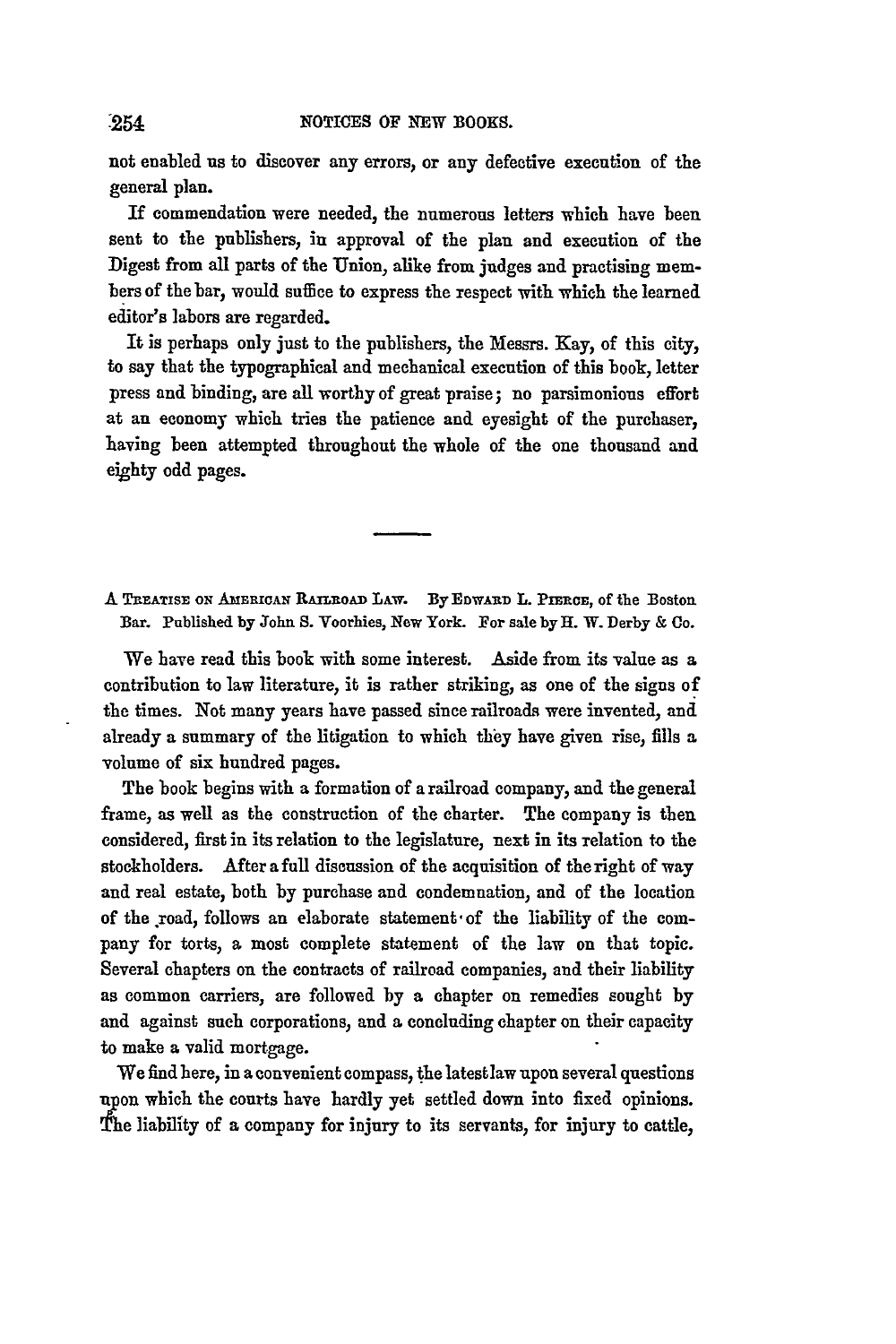upon contracts to carry beyond its termini, for fraudulent issue of stock upon mortgage of its franchises, and the respective rights growing out of consolidation of companies, are illustrated **by** the most recent decisions.

The first requisite of a text-book is, a good arrangement; for it only purports to be a presentation of the law as it already stands, though scattered over a thousand volumes. Mr. Pierce has adopted a very clear and consecutive order in his treatise. The materials collected are ample; the cases are well digested **;** the resulting rules are clearly stated. The style is simple and correct. He deserves particular commendation for faithfully presenting the laws of the latest date. We have observed in the volume, citations from the forthcoming reports of the **U. S.** Circuit Court for Massachusetts, of the courts of New Hampshire, Vermont, Massachusetts, Connecticut, Ohio, and other States-some taken from this magazine, some from unpublished manuscripts.

The author, although not yet extensively known to the public as a law writer, has a well disciplined and accurate legal mind, is a thorough student and a practical man **;** and qualified to make the peculiarly careful laborious research required in order to produce the present volume, and few could better condense in the form of a legal treatise, the results of such an investigation. We say that a peculiarly careful and laborious examination was required in the preparation of a work like the present, because, in the labor of bringing out the new books, which are continually flowing from the press, on the law of contracts, of shipping, of sales, promissory notes, bailmeuts and of evidence, the authors can avail themselves of the treatises already published **by** distinguished writers on the same topics, and find their authorities collected, and their principles already stated. But in editing a work on the law of railroads, with no previous text books to assist him, it was necessary for the author to make a most laborious and painful examination and comparison of authorities; and to state his principles not from a re-hash of the views and language of former text-writers, but to deduce them mostly in the form of original propositions, after a long study and thorough analysis of the adjudged cases, collected in the course of his labors. This peculiar and difficult task Mr. Pierce has admirably, performed. His statements of the law are concise and accurate, and his collection of authorities cited, we undertake to say, after a careful examination of the work, is equalled in completeness and accuracy by few law books lately issued from the American press.

He tells us in his preface, that "The present volume is designed to